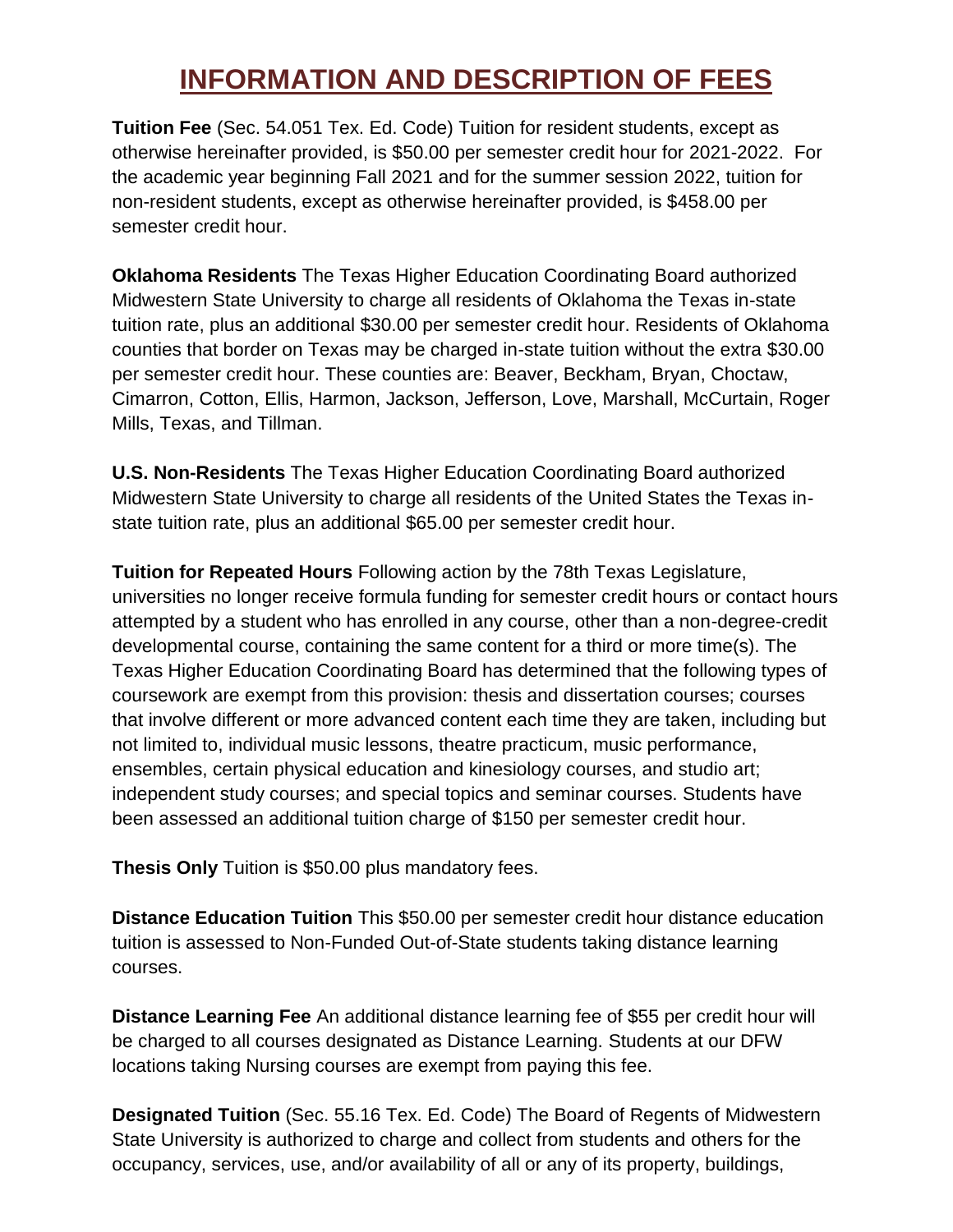structures, activities, operations, or other facilities, in such amounts and in such manner as may be determined by the Board. Currently the local tuition rate is \$123.85-\$145.90 per semester credit hour. (See fixed rate group plans.)

**Doctoral Tuition** The Board of Regents of Midwestern State University is authorized to charge and collect fees from doctoral students who enroll at the university. The amount to be charged and collected will be the regular Graduate Tuition fee of \$40 per credit hour, plus \$10 Doctoral Tuition per credit hour.

**Student Service Fee** (Sec. 54.503 Tex. Ed. Code). The Board of Regents of Midwestern State University is authorized to charge and collect fees from students to cover the cost of student services which the Board deems necessary or desirable in carrying out the educational functions of Midwestern State University. The fees charged and collected will be \$20.50 per semester credit hour with a maximum charge of \$250.00 for any one semester or summer session. Student Services include such services as recreational activities, recreational sports, medical services, intercollegiate athletics, artist-lecture series, cultural entertainment series, musical activities, student publications, student government, and various other student activities, programming and services authorized and approved by the Board of Regents.

**Student Center Fee** (Sec. 54.518 Tex. Ed. Code). and **Student Union Fee** (Sec. 54.515 Tex. Ed. Code) have been combined into a **Student Union/Center Fee** for a charge of \$55 per semester or \$27.50 for each term of the summer session for the purpose of operating, maintaining, improving, equipping, and financing the university center and acquiring or constructing additions to the center. Students registered only at a DFW location are exempt from paying this fee.

**Student Property Deposit** (Sec. 54.502 Tex. Ed. Code). The Board of Regents of Midwestern State University is authorized to charge and collect fees from students to insure the institution against losses, damages, and breakage in libraries and laboratories. The deposit charged and collected will be \$10.00 at the time of enrollment. The deposit shall be returned on the withdrawal or graduation of a student, less any loss, damage, or breakage caused by the student. The deposit will be refunded only with a written request from the student, or students may sign over the property deposit to the MSU Alumni Association for alumni programming.

**Student Orientation Fee** The Board of Regents of Midwestern State University is authorized to charge and collect fees from every new undergraduate student (and every new transfer student) who enrolls at the university. The amount to be charged and collected will be \$75 the student's first term.

**Student Recreational and Health Facilities Fee** (Sec. 54.5441 Tex. Ed. Code). The Board of Regents of Midwestern State University may charge each student enrolled at the university a Recreational and Health Facilities Fee not to exceed \$130.00 per semester or summer session of longer than six weeks, or \$65.00 per summer session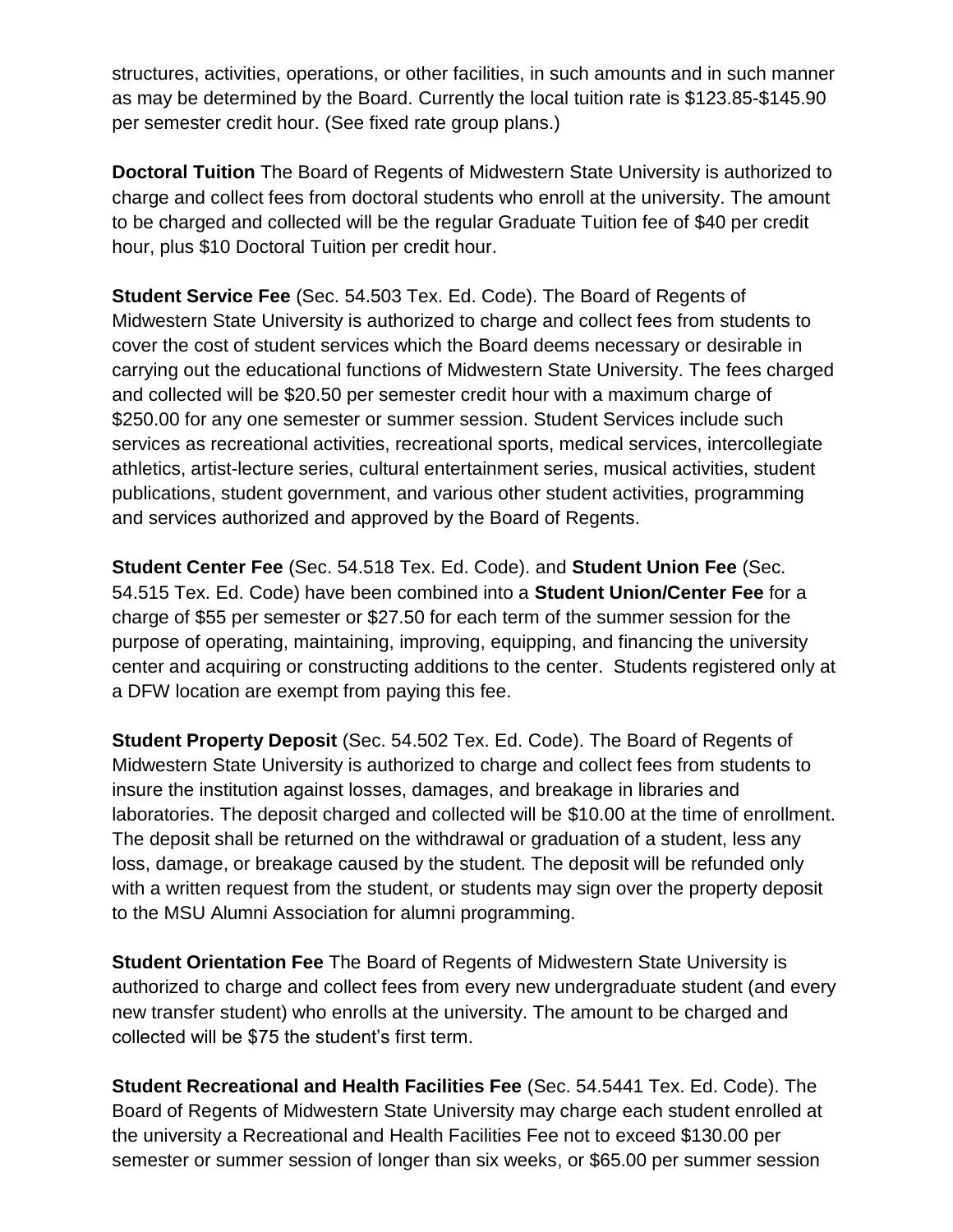of six weeks or less. The fee may be used to finance, construct, operate, renovate, or maintain recreational and wellness facilities and programs at the university.

**Intercollegiate Athletic Fee** A fee of \$12.10 per semester credit hour, not to exceed \$145.20, is charged and collected from students to cover the expenses of the athletic program. Students registered only at a DFW location are exempt from paying this fee.

**International Education Fee** A fee of \$50.00 per student for each regular term and \$25.00 per student for each summer term will be collected to assist students participating in an international exchange or study program.

**University Services Fee** A fee of \$87.95 per semester credit hour will be charged to cover various university services including, but not limited to, technology, library, publications, advising, international education, tutoring, supplemental instruction, and student support.

**University Security Fee** A fee of \$50.00 per student for each regular term and \$25.00 per student for each summer session will be collected to cover campus security as well as information technology security.

**Dual Enrollment Fee** Effective Spring 2019, a fee of \$33.33 per semester credit hour will be charged to encourage high school students to fulfill both their high school graduation requirements and receive college credit.

**Incidental Fees** (Sec. 54.504 Tex. Ed. Code). The governing board of an institution of higher education may fix the rate of incidental fees to be paid to an institution under its governances by students and prospective students and may make rules for collection of the fees and for the distribution of the funds.

1. Graduation Fee. A fee of \$30.00 must be paid at the time applicant files for graduation. This fee must be paid to the Registrar's Office. No refunds will be made after the final date for application for graduation or for students graduating in absentia. Caps and gowns may be purchased/rented at the University Bookstore during the three week period prior to graduation.

2. Remote Teaching Fee. The Board of Regents of Midwestern State University is authorized to charge and collect a \$500 fee from all students that are completing their student teaching requirement outside of the designated local area.

## **NOTE REGARDING EXCESS HOURS TAKEN BEYOND DEGREE REQUIREMENTS:**

The Texas Legislature established that universities will not receive funding for students entering higher education in Fall 1999 or later or who exceed 45 semester hours above the degree requirements. For students entering Fall 2006, this limit is 30 hours above the degree requirements. Effective Spring 2013, the Board of Regents has determined that MSU will assess an additional tuition charge of \$150 per semester credit hour for excess semester credit hours in which students enroll above these limits. To avoid